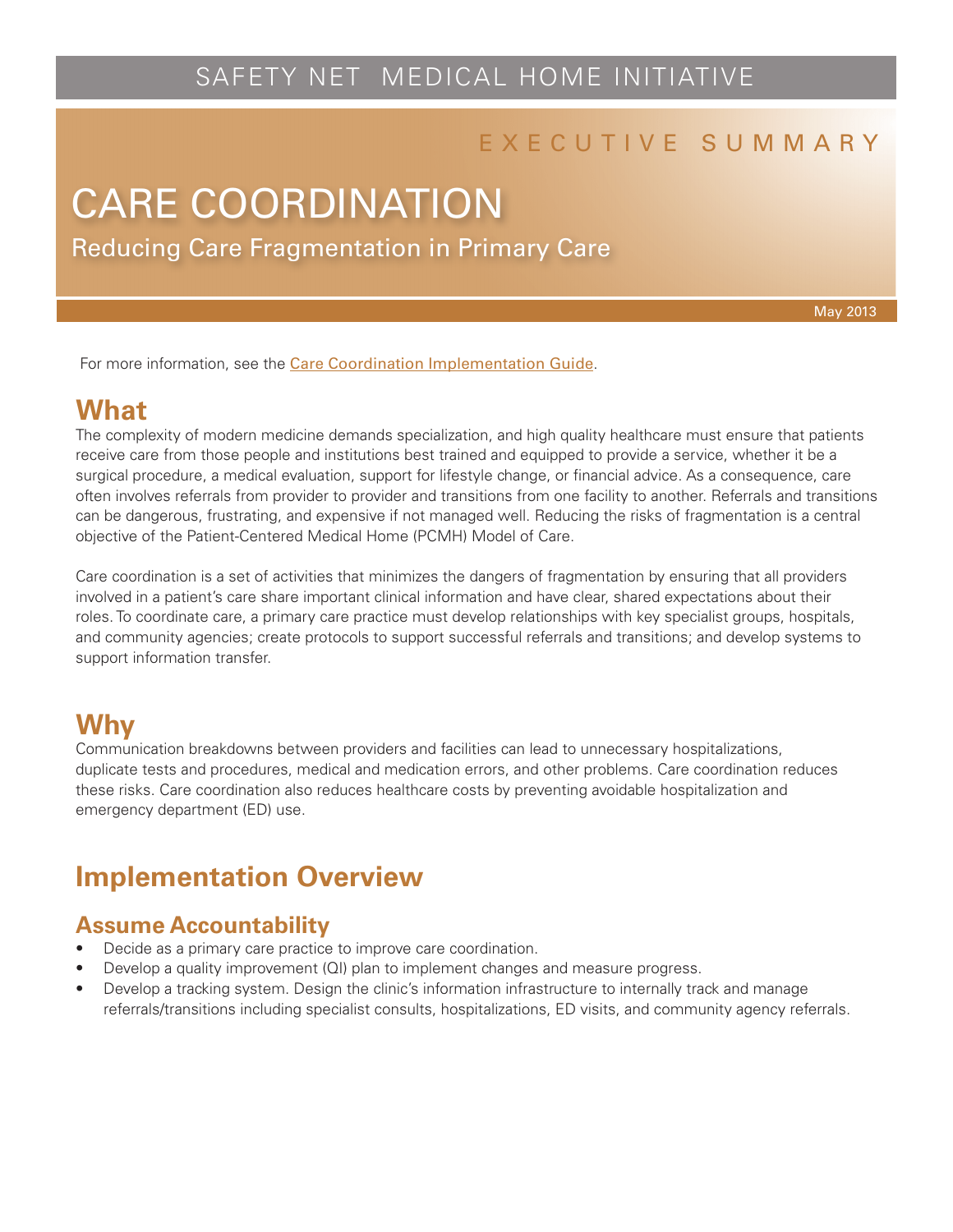#### **Support the Patient**

- Organize a practice team to support patients and families. Delegate/hire and train staff to coordinate referrals and transitions of care, and train them in patient-centered communication, such as motivational interviewing or problem solving.
- Assess patient's clinical, insurance, and logistical needs.
- Identify patients with barriers to referrals/transitions and help patients address them.
- Talk to the patient during the visit about recent care experiences in other facilities, especially hospitalizations or visits to the ED, behavioral health visits, or other specialty care. Also ask about medications prescribed during non-PCP visits.
- Follow-up with patients within three days of an ED visit or hospitalization. Educate patients about appropriate ED use depending on patient type: healthy with acute need (e.g., minor injury), chronically ill, or a high ED user who may have unmet care needs (e.g., mental health, substance abuse).

#### **Develop Relationships and Agreements that Lead to Shared Expectations for Communication and Care**

- Identify, develop, and maintain relationships with key specialist groups, hospitals, and community agencies. Focus on the providers and organizations referred to most frequently. Begin by building or enhancing relationships with these providers.
- Develop verbal or written agreements that include guidelines and expectations for referral and transition processes. Find common goals to work on collectively, assume all providers have the best intent, avoid confrontation, and focus on the system not the people.
- Make certain that referring and consulting providers agree on the purpose and importance of the referral, and the roles that each will play in providing care.
- Standardize the information in referral requests and consultation reports to ensure it meets agreed upon expectations.

#### **Establish Connectivity**

- Develop and implement an information transfer system and assign designated staff to help patients and their information get where they need to go.
- Investigate the potential of shared EHR or web-based e-referral systems; if not available, set up another standardized information flow process.
- Consider the four key elements of an effective information transfer system, whether electronic (e-referral system, shared EHRs, or health information exchange) or pencil and paper:
	- Established agreements about information needs and expectations are integrated in the system.
	- The system helps ensure that requisite information is transmitted to the correct destination(s).
	- Key milestones in the referral/consultation process can be tracked.
	- Referring providers and consultants can efficiently communicate with each other.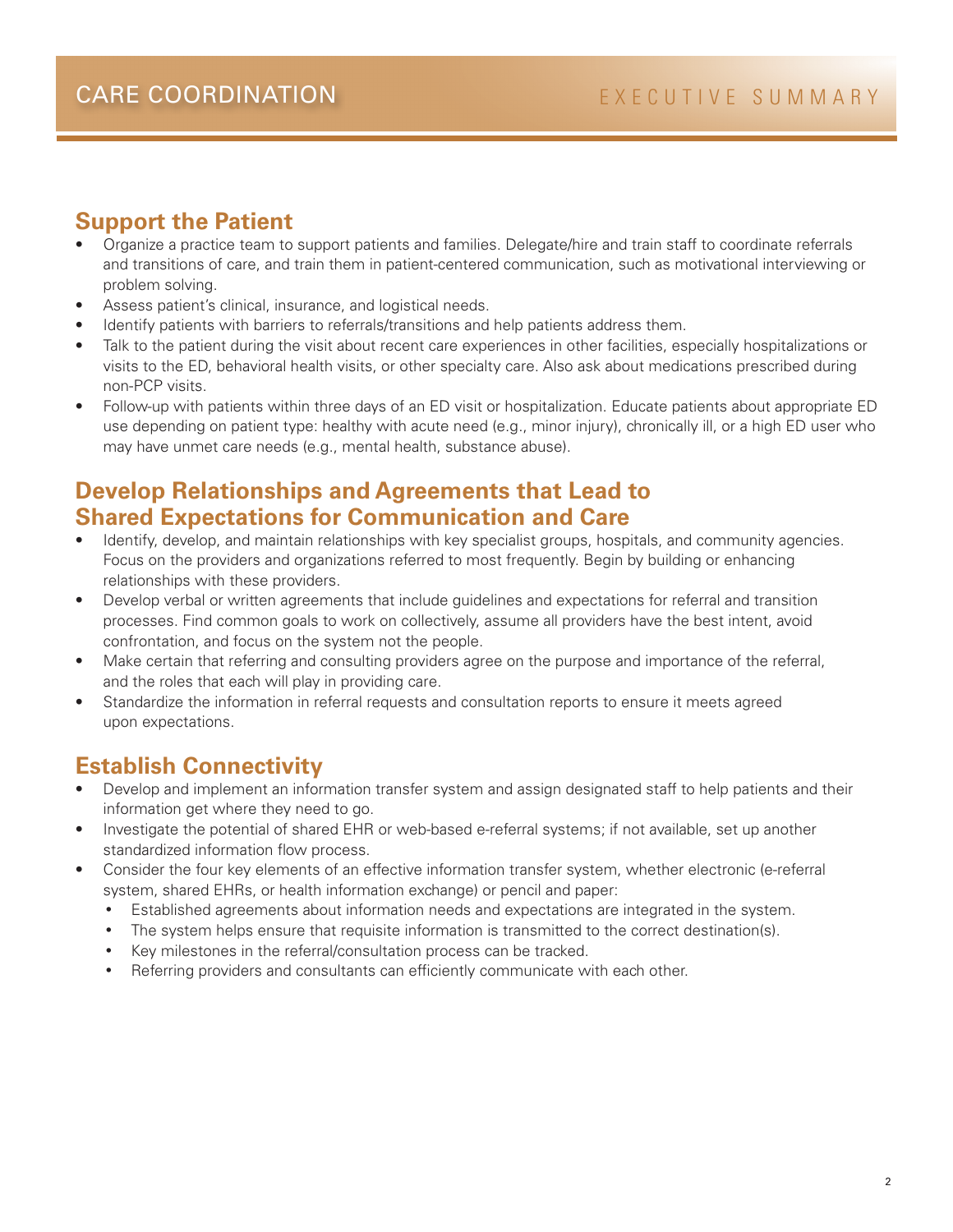## **What Progress Looks Like: PCMH-A Level A**

The PCMH-A is a self-assessment tool to help practices understand their current level of "medical homeness," identify opportunities for improvement, and track their progress toward practice transformation. It is also a learning tool that can help start conversations within a practice about patient-centered care. The PCMH-A is scored on a 1–12 scale, which is divided into four levels (D, C, B, and A). A "Level A" item score indicates that most or all of the critical aspects of the key change addressed by the item are well established in the practice. An overall Level A score indicates that the practice has achieved considerable success in implementing the key design features of the PCMH.

## **Level A PCMH-A Items**

For more information, see the [Patient-Centered Medical Home Assessment \(PCMH-A\)](http://www.safetynetmedicalhome.org/sites/default/files/PCMH-A.pdf).

- **31. Medical and surgical specialty services...**are readily available from specialists who are members of the care team or who work in an organization with which the practice has a referral protocol or agreement.
- **32. Behavioral health services…**are readily available from behavior health specialists who are on-site members of the care team or who work in a community organization with which the practice has a referral protocol or agreement.
- **33. Patients in need of specialty care, hospital care, or supportive community-based resources…**obtain needed referrals to partners with whom the practice has a relationship, relevant information is communicated in advance, and timely follow-up after the visit occurs.
- **34. Follow-up by the primary care practice with patients seen in the Emergency Room or hospital…**is done routinely because the primary care practice has arrangements in place with the ER and hospital to both track these patients and ensure that follow-up is completed within a few days.
- **35. Linking patients to supportive community-based resources ...** is accomplished through active coordination between the health system, community service agencies and patients and accomplished by a designated staff person.
- **36. Test results and care plans...**are systematically communicated to patients in a variety of ways that are convenient to patients.